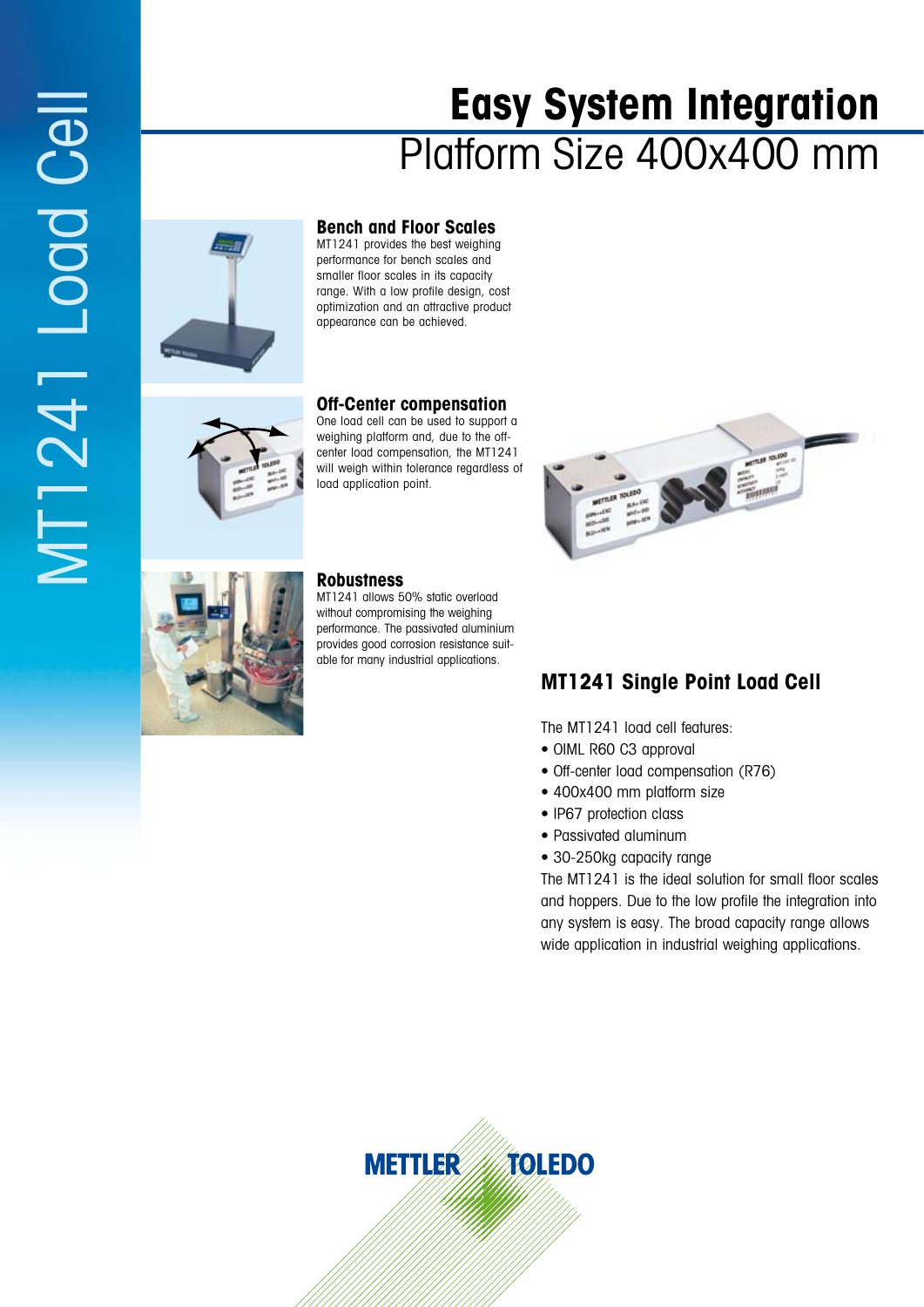## **MT1241 Load Cell Specifications**

| <b>Parameter</b>                               |                        | unit of measure   | Specification                      |                   |  |                       |           |           |           |  |
|------------------------------------------------|------------------------|-------------------|------------------------------------|-------------------|--|-----------------------|-----------|-----------|-----------|--|
| Model No:                                      |                        |                   | MT1241                             |                   |  |                       |           |           |           |  |
| Rated Capacity (R.C.)                          |                        | kg (lb, nominal)  | 30(66)                             | 50 (110)          |  | 100 (220)             | 150 (331) | 200 (441) | 250 (551) |  |
| <b>Rated Output</b>                            |                        | mV/V @R.C.        | $2 \pm 0.2$                        |                   |  |                       |           |           |           |  |
| Zero load Output                               |                        | %R.C.             | $\leq 10$                          |                   |  |                       |           |           |           |  |
| Combined Error <sup>1)</sup>                   |                        | %R.C.             | ≤ $0.018$                          |                   |  |                       |           |           |           |  |
| Repeatability Error                            |                        | %R.C.             | $\leq 0.01$                        |                   |  |                       |           |           |           |  |
| Creep, 30 minute                               |                        | %A.L. 2)          | $\leq 0.0167$                      |                   |  |                       |           |           |           |  |
| Min. Dead Load Output Return (DR), 30 min      |                        | %A.L.             | $\leq 0.0167$                      |                   |  |                       |           |           |           |  |
| Temperature Effect on                          | Min Dead load Output   | %R.C./°C (/°F)    | $\leq 0.0023(0.0011)$              |                   |  |                       |           |           |           |  |
|                                                | Sensitivity            | %A.L./°C (/°F)    | $\leq 0.0009(0.0005)$              |                   |  |                       |           |           |           |  |
| Temperature Range                              | Compensated            | °C (°F)           | $-10$ to $+40$ ( $+14$ to $+104$ ) |                   |  |                       |           |           |           |  |
|                                                | Operating              | °C (°F)           | $-20$ to $+65$ ( $-4$ to $+150$ )  |                   |  |                       |           |           |           |  |
|                                                | Safe Storage           | °C (°F)           | $-20$ to $+80$ ( $-4$ to $+176$ )  |                   |  |                       |           |           |           |  |
|                                                | OIML Cert. No.         |                   | R60/2000-NL 1-06.04                |                   |  |                       |           |           |           |  |
|                                                | European Cert. No.     |                   | NMi TC5382                         |                   |  |                       |           |           |           |  |
|                                                | Class                  |                   | C3.5                               |                   |  |                       |           |           |           |  |
|                                                | <b>n</b> max           |                   | 3500                               |                   |  |                       |           |           |           |  |
| OIML / European Approval 3)                    | Y                      |                   | 6000                               |                   |  |                       |           |           |           |  |
|                                                | Z                      |                   | 3500                               |                   |  |                       |           |           |           |  |
|                                                | PLC                    |                   | 0.7                                |                   |  |                       |           |           |           |  |
|                                                | <b>Humidity Symbol</b> |                   | none                               |                   |  |                       |           |           |           |  |
|                                                | Min. dead load         | kg (lb)           | 0(0)                               |                   |  |                       |           |           |           |  |
| <b>Excitation Voltage</b>                      | Recommended            | V AC/DC           |                                    |                   |  | $5 - 15$              |           |           |           |  |
|                                                | Maximum                | V AC/DC           | 20                                 |                   |  |                       |           |           |           |  |
|                                                | Excitation             | $\Omega$          |                                    |                   |  | $410 \pm 10$          |           |           |           |  |
| <b>Terminal Resistance</b>                     | Output                 | Ω                 | $350 \pm 4$                        |                   |  |                       |           |           |           |  |
| Insulation Resistance @50VDC                   |                        | $M\Omega$         |                                    | $\geq 5000$       |  |                       |           |           |           |  |
| Breakdown Voltage                              |                        | V AC              |                                    |                   |  | > 500                 |           |           |           |  |
|                                                | Spring Element         |                   |                                    |                   |  | Aluminum              |           |           |           |  |
|                                                | Enclosure              |                   |                                    |                   |  | none                  |           |           |           |  |
| Material                                       | Cable entry fitting    |                   |                                    |                   |  | none                  |           |           |           |  |
|                                                | Cable                  |                   |                                    |                   |  | <b>PVC</b>            |           |           |           |  |
| Protection                                     | Type                   |                   |                                    |                   |  | silicone cover        |           |           |           |  |
|                                                | <b>IP</b> Rating       |                   | IP 67                              |                   |  |                       |           |           |           |  |
| Load Limit                                     | Safe                   | %R.C.             |                                    |                   |  | 150                   |           |           |           |  |
|                                                | Ultimate               | %R.C.             | 300                                |                   |  |                       |           |           |           |  |
| Safe Dynamic Load                              |                        | %R.C.             | 70                                 |                   |  |                       |           |           |           |  |
| Fatigue Life                                   |                        | cycles @R.C.      | >1,000,000                         |                   |  |                       |           |           |           |  |
| Direction of Loading                           |                        |                   | compression                        |                   |  |                       |           |           |           |  |
| Deflection @ R.C.                              |                        | $mm$ (in)         | 0.3 typ (0.012 typ)                |                   |  |                       |           |           |           |  |
| Weight                                         |                        | kg (lb)           | 1.2(2.7)                           |                   |  |                       |           |           |           |  |
| Cable Length                                   |                        | $m$ (ff)          | $2(6.6)$ ; 6 $(20)$                |                   |  |                       |           |           |           |  |
| Barometric Pressure Effect on Zero Load Output |                        | kg/kPa (lb/in.Hg) | none                               |                   |  |                       |           |           |           |  |
| Safe Side Load                                 |                        | %R.C.             | 100                                |                   |  |                       |           |           |           |  |
| Overload Protection                            |                        |                   |                                    | No                |  |                       |           |           |           |  |
| <b>Mounting Screw</b>                          | Grade                  |                   |                                    |                   |  | 12.9                  |           |           |           |  |
|                                                | Size/thread            |                   |                                    |                   |  | M6x1                  |           |           |           |  |
|                                                | Engaged Length         | $mm$ (in)         |                                    |                   |  | 12(0.5)               |           |           |           |  |
|                                                | Torque                 | $N.m$ (ff- $Ib$ ) |                                    |                   |  | $\overline{10}$ (7.4) |           |           |           |  |
| Max Platter Size                               |                        | cm x cm (in x in) |                                    | 40x40 (15.7x15.7) |  |                       |           |           |           |  |
| Off Center Load Error @33%R.C                  |                        | %A.L./cm (/in)    | 0.0049(0.012)                      |                   |  |                       |           |           |           |  |

<sup>1)</sup> Error due to the combined effect of non-linearity and hysteresis

 $2)$  A.L. = Applied Load

3) See certificate for complete information.

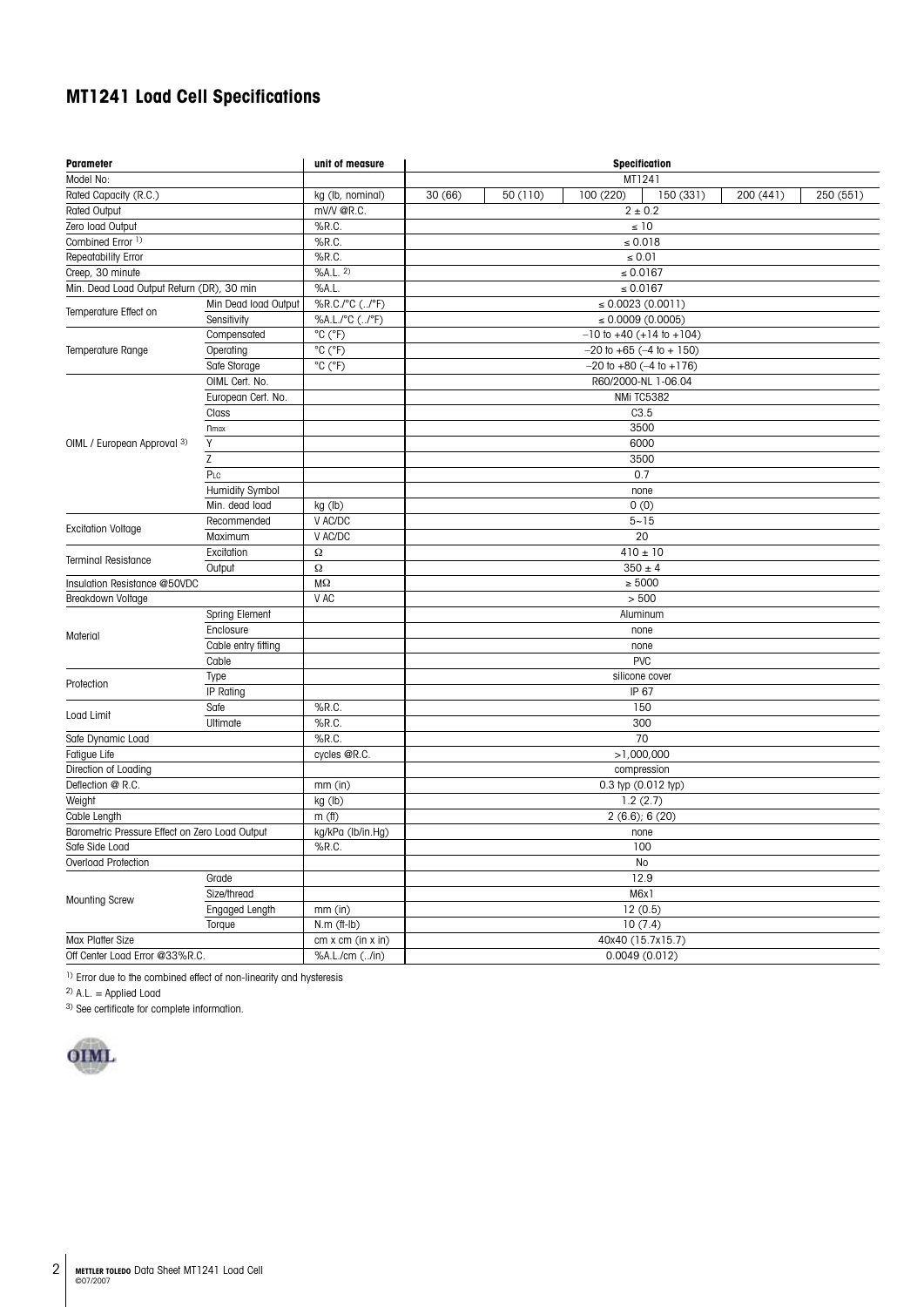